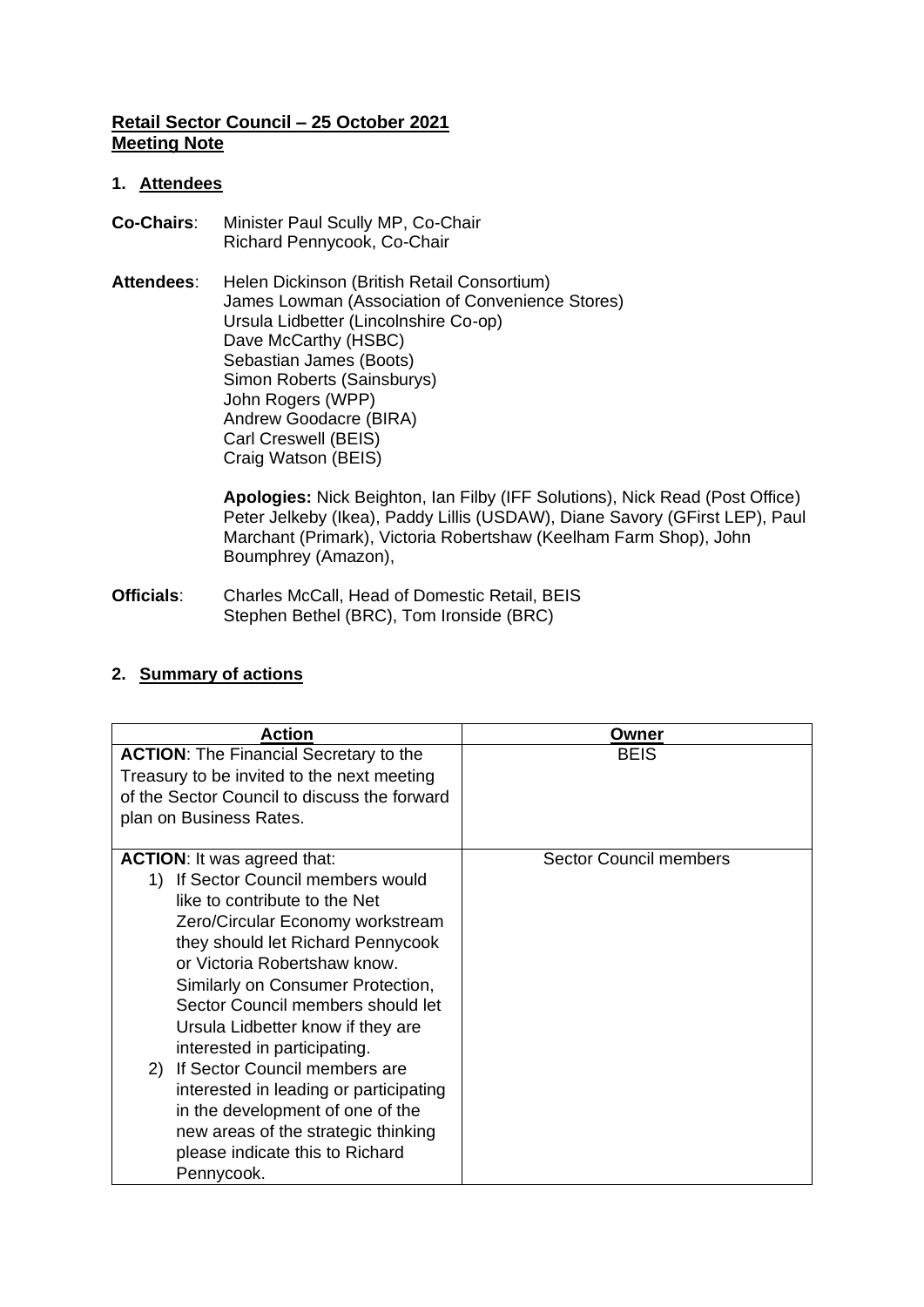| <b>ACTION: BEIS team to ensure the</b><br>Council's submission on Business Rates<br>reform is brought to the attention of the<br>Financial Secretary to the Treasury. | <b>BEIS</b>                          |
|-----------------------------------------------------------------------------------------------------------------------------------------------------------------------|--------------------------------------|
| <b>ACTION:</b> Interested Sector Council<br>members to contact BEIS Retail Team if<br>they want to participate in the DWP<br>employer forum.                          | <b>Retail Sector Council members</b> |
| <b>ACTION:</b> BRC to share relevant data and<br>insight in support of the strategic thinking.                                                                        | <b>BRC</b>                           |

### **3. Note of Discussion**

### **a) Welcome and Introductions**

The Minister welcomed attendees to the meeting.

He particularly noted the continued focus on HGV driver shortages and the expansion of the seasonal worker scheme and the wider package of measures designed to increase driver testing and longer term workforce capacity in the future.

# **b) Current Update**

Richard Pennycook noted that at the last meeting there had been a comprehensive update on Green Street and the wider circular economy workstream.

He also noted that Nick Beighton will continue to sit on the Sector Council in the future.

### **c) Retail Strategic Thinking – Update and Discussion**

The Minister noted that BEIS had been continuing to develop its thinking on the Department's Retail Strategic narrative and the Government's future direction. He indicated that there would be extensive opportunities to input in the weeks to come to the working paper which had been circulated.

Craig Watson introduced the BEIS working paper, which builds on the input that had been gathered to date from a range of partners across government and industry. He particularly highlighted the importance of providing an accurate reflection of the industry's significant contribution to the UK economy and society and also to develop an effective forward strategic focus.

It was noted that the document as drafted is in three parts: retail businesses; employees; and consumers. Views are sought on the structure of the document. It was emphasised that the document is very much a working draft and that BEIS wants to work in partnership with the industry, and in particular the Council, to develop a document which provides an effective strategy for the future.

Officials then provided an overview of key elements of the current draft. In the resulting discussion, the following points were made: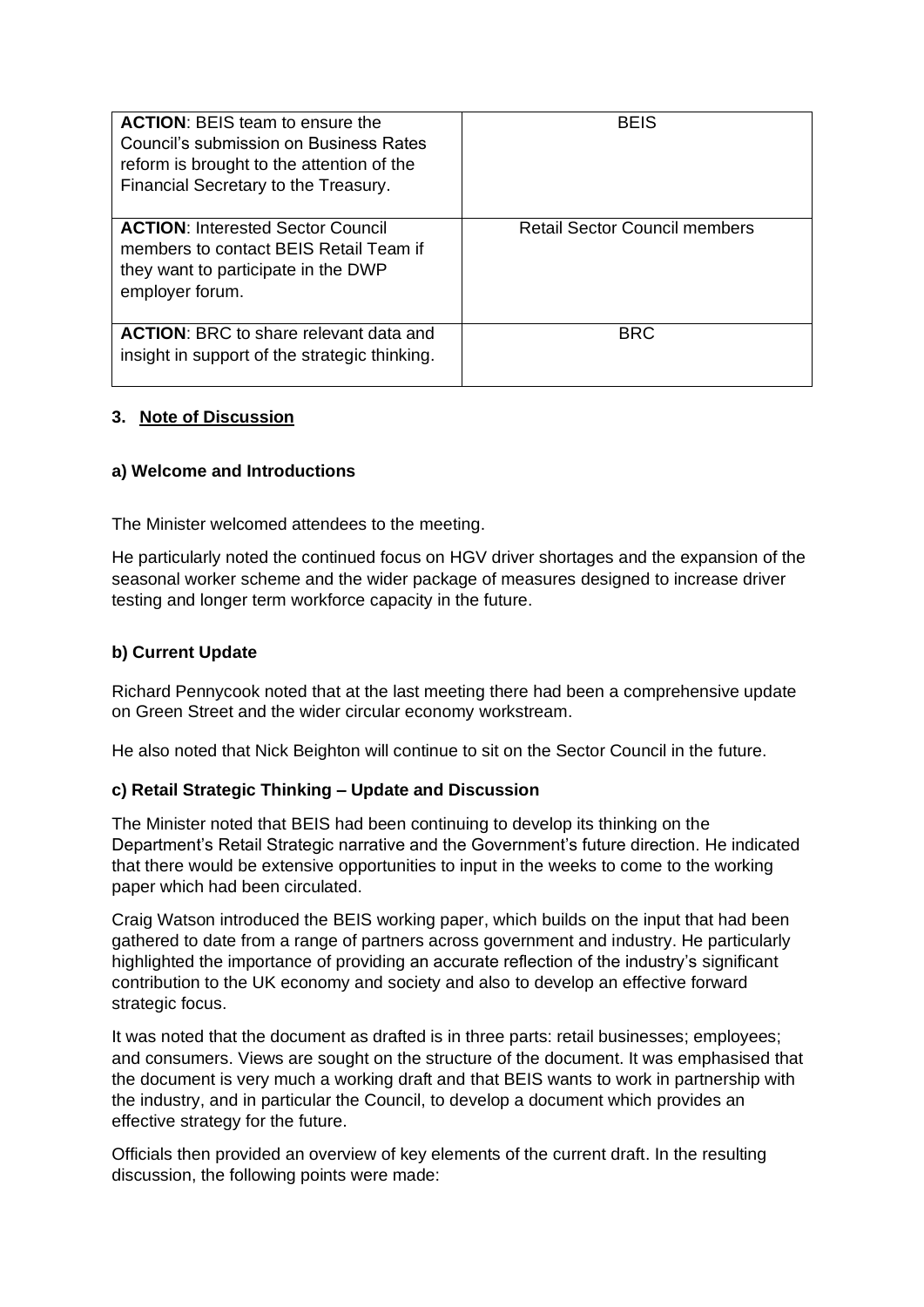- The importance of moving rapidly from discussion to a clear plan with realistic objectives and actions was highlighted.
- The breadth of the Government departments with relevance was noted; effective coordination and commitment is needed across government to deliver the required focus and direction.
- There will be an inevitable need to address the question of whether there needs to be a level playing field for regulation and legislation across different channels as part of designing the resulting strategy.
- Consideration should be given to consumer protections afforded online, with a particular regard to dynamic pricing and also product provenance.
- The role of omnichannel retailing and the treatment of resulting services, such as click and collect was highlighted. Similarly, the growing trend for last mile delivery and resulting employment considerations should be explored.
- There should be a focus on supply chain issues, particularly in food, and tackling some of the misconceptions around retail's role in relation to product quality.
- The Sector Council should provide a much clearer understanding of the industry's role in the wider economy and society.
- On Business Rates, the Sector Council will return to that issue after the Budget and any related announcements are made. It was proposed that the Financial Secretary to the Treasury should be invited to the next meeting of the Sector Council. **ACTION**: The Financial Secretary to the Treasury to be invited to the next meeting of the Sector Council to discuss the forward plan on Business Rates.
- Cumulative regulatory burdens were also discussed. It was noted that the scale of new regulatory activity in the coming 12 months is becoming clear and the Government should consider what can be done to take a more phased approach on that front, to ensure that this is manageable and doesn't generate unnecessary burdens.
- Promoting the quality of employment in the industry and a positive perception of retail careers should be a very important area of focus. Skills policy and reform of the apprenticeship levy will make an essential contribution in that regard.
- The value of case studies in communicating effective approaches was emphasised.
- The industry's role in communicating effective health and wellbeing approaches to both customers and employees was highlighted.

Richard Pennycook highlighted the need to coordinate the development of the strategic thinking with the existing workstreams of the Sector Council. He also noted that Sector Council members would have a very important role to play in the development of the forward approach.

# **ACTION**: It was agreed that:

- 1) If Sector Council member would like to contribute to the Net Zero/Circular Economy workstream they should let Richard Pennycook or Victoria Robertshaw know. Similarly on Consumer Protection, Sector Council members should let Ursula Lidbetter know if they are interested in participating.
- 2) If Sector Council members are interested in leading or participating in the development of new areas of the strategy please indicate this to Richard Pennycook.

It was also agreed that BEIS should ask the Treasury team to resubmit the Retail Sector Council's Business Rates Fundamental Review submissions to the new Financial Secretary to the Treasury.